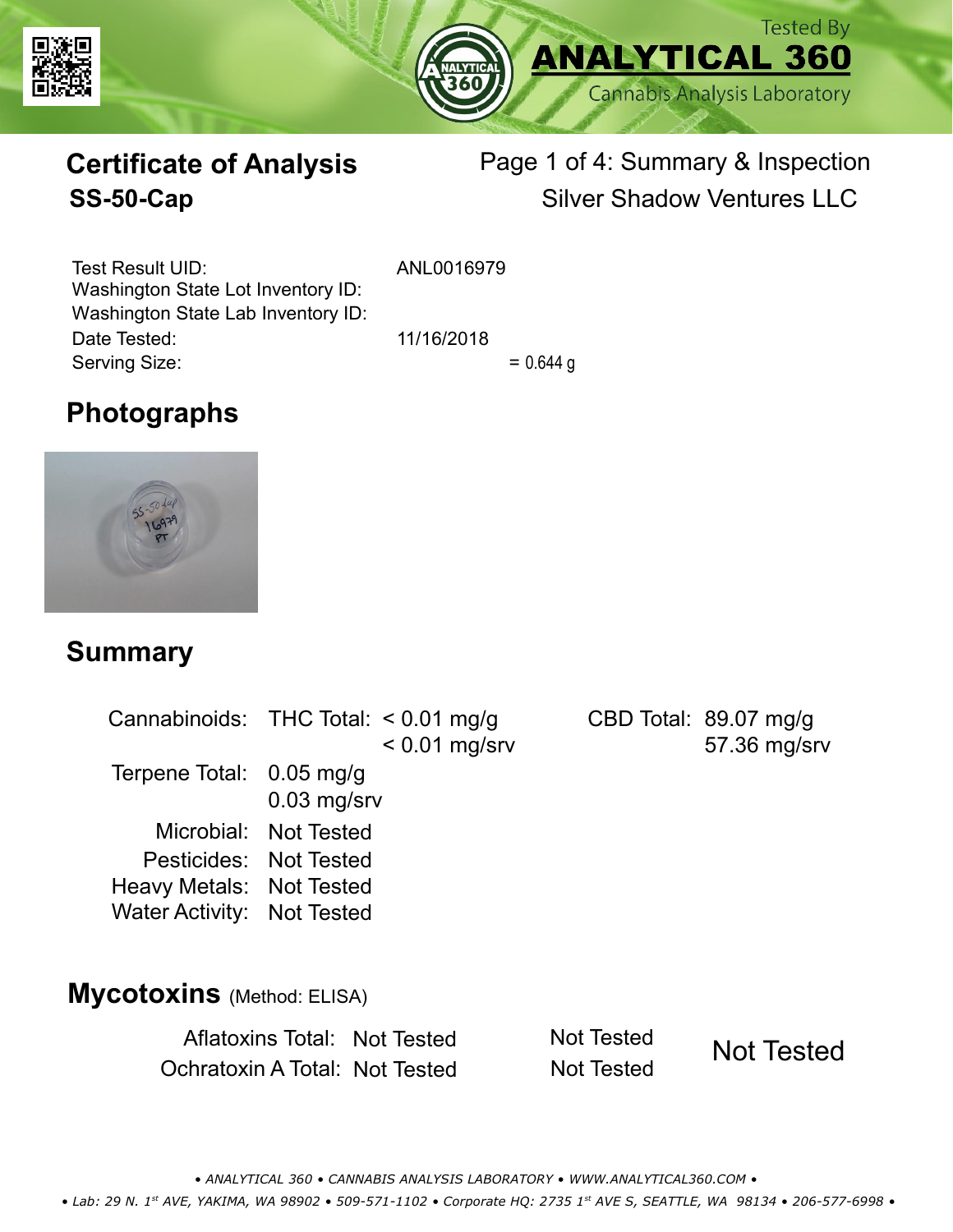



# **Certificate of Analysis** Page 2 of 4: Summary & Inspection **SS-50-Cap** Silver Shadow Ventures LLC

| Test Result UID:                   | ANL0016979 |             |
|------------------------------------|------------|-------------|
| Washington State Lot Inventory ID: |            |             |
| Washington State Lab Inventory ID: |            |             |
| Date Tested:                       | 11/16/2018 |             |
| Serving Size:                      |            | $= 0.644$ g |

### **Potency Profile (Method: HPLC-DAD)**

| CBG-A                                                                                           |                                                        | $< 0.01$ mg/g | $< 0.01$ mg/srv |
|-------------------------------------------------------------------------------------------------|--------------------------------------------------------|---------------|-----------------|
|                                                                                                 | <b>CBG</b>                                             | $< 0.01$ mg/g | $< 0.01$ mg/srv |
|                                                                                                 | <b>CBG TOTAL</b><br>$(CBG-A * 0.878 + CBG)^1$          | $< 0.01$ mg/g | $< 0.01$ mg/srv |
|                                                                                                 | $\Delta$ 9-THC-A                                       | $< 0.01$ mg/g | $< 0.01$ mg/srv |
|                                                                                                 | $\Delta$ 9-THC                                         | $< 0.01$ mg/g | $< 0.01$ mg/srv |
|                                                                                                 | $\Delta$ 9-THCV                                        | $< 0.01$ mg/g | $< 0.01$ mg/srv |
|                                                                                                 | $\Delta$ 8-THC                                         | $< 0.01$ mg/g | $< 0.01$ mg/srv |
|                                                                                                 | <b>CBN</b>                                             | $< 0.01$ mg/g | $< 0.01$ mg/srv |
|                                                                                                 | <b>THC-TOTAL</b><br>(THC-A * 0.877 + THC) <sup>1</sup> | $< 0.01$ mg/g | $< 0.01$ mg/srv |
|                                                                                                 | CBD-A                                                  | $0.24$ mg/g   | $0.15$ mg/srv   |
|                                                                                                 | <b>CBD</b>                                             | 88.86 mg/g    | 57.23 mg/srv    |
|                                                                                                 | CBDV-A                                                 | $< 0.01$ mg/g | $< 0.01$ mg/srv |
|                                                                                                 | <b>CBDV</b>                                            | $< 0.01$ mg/g | $< 0.01$ mg/srv |
|                                                                                                 | <b>CBD-TOTAL</b><br>$(CBD-A * 0.877 + CBD)^1$          | 89.07 mg/g    | 57.36 mg/srv    |
|                                                                                                 | CBC                                                    | $< 0.01$ mg/g | $< 0.01$ mg/srv |
| $(\Delta 9THC + 9-THCV + \Delta 8THC + CBN + CBD + CBDV + CBC + CBC)^2$                         | <b>ACTIVATED-TOTAL</b>                                 | 88.86 mg/g    | 57.23 mg/srv    |
| <b>TOTAL DETECTED CANNABINOIDS</b><br>(CBDV TOTAL + THC TOTAL + CBD TOTAL + CBG TOTAL + D8THC + |                                                        | 89.07 mg/g    | 57.36 mg/srv    |

(CBDV TOTAL + THC TOTAL CBN + CBC + THCV)

1 - Cannabinoid totals are adjusted to account for the decarboxylation of the cannabinoid acids. The reported total is the amount of the activated cannabinoid that would be if all of the<br>carboxylic acid has been removed th

2 - Cannabinoids that have been activated through decarboxylation (curing/storage of flowers, or heating/cooking of edibles, tinctures, & concentrates)

*• ANALYTICAL 360 • CANNABIS ANALYSIS LABORATORY • WWW.ANALYTICAL360.COM • • Lab: 29 N. 1st AVE, YAKIMA, WA 98902 • 509-571-1102 • Corporate HQ: 2735 1st AVE S, SEATTLE, WA 98134 • 206-577-6998 •*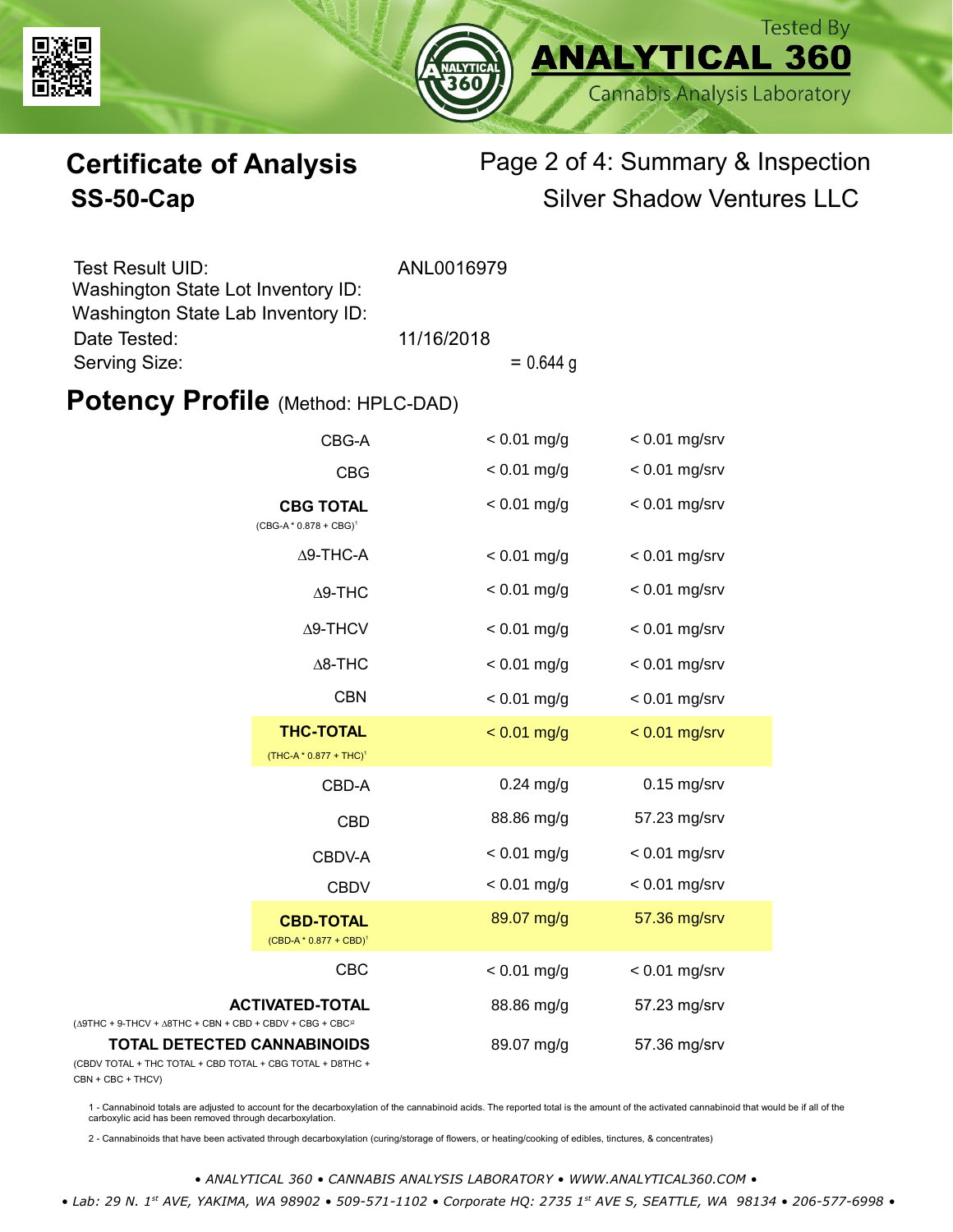



# **Certificate of Analysis** Page 3 of 4: Summary & Inspection **SS-50-Cap** Silver Shadow Ventures LLC

| Test Result UID:<br>Washington State Lot Inventory ID: | ANL0016979 |             |
|--------------------------------------------------------|------------|-------------|
| Washington State Lab Inventory ID:                     |            |             |
| Date Tested:                                           | 11/16/2018 |             |
| Serving Size:                                          |            | $= 0.644$ g |

### **Terpene Profile** (Method: HS-GC-FID)

| Alpha Pinene         | $< 0.01$ mg/g | $< 0.01$ mg/srv |
|----------------------|---------------|-----------------|
| <b>Beta Pinene</b>   | $< 0.01$ mg/g | $< 0.01$ mg/srv |
| Myrcene              | $0.01$ mg/g   | $< 0.01$ mg/srv |
| Ocimene              | $< 0.01$ mg/g | $< 0.01$ mg/srv |
| Limonene             | $< 0.01$ mg/g | $< 0.01$ mg/srv |
| Terpinolene          | $< 0.01$ mg/g | $< 0.01$ mg/srv |
| Linalool             | $< 0.01$ mg/g | $< 0.01$ mg/srv |
| Caryophyllene        | $0.04$ mg/g   | $0.02$ mg/srv   |
| Humulene             | $< 0.01$ mg/g | $< 0.01$ mg/srv |
|                      |               |                 |
| <b>Terpene Total</b> | $0.05$ mg/g   | $0.03$ mg/srv   |